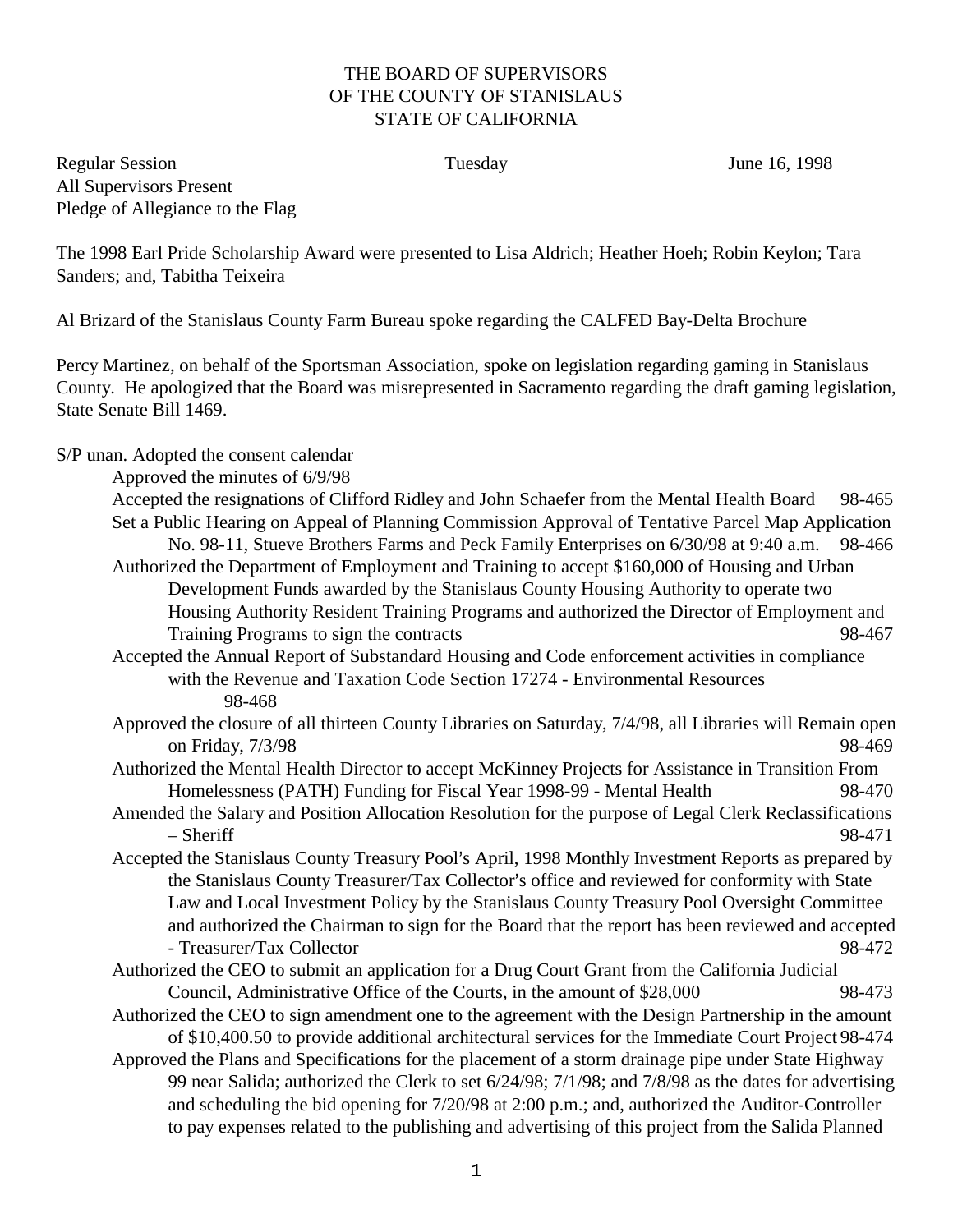Development Storm Drainage Account 98-475

Approved the plans and specifications for the Fox Grove Park Improvement Project as submitted; authorized the Clerk to set the dates of 6/24/98; 7/1/98; and 7/8/98 for advertising and scheduled a bid opening for 7/20/98 at 2:15 p.m.; and authorized the Auditor-Controller to increase appropriations in the Project Account by \$2,000 to offset the costs of advertising and publishing 98-476

Authorized the Chairman to sign the said the right-of-way acquisition agreement; authorized Auditor-Controller to make the monetary transfer detailed on the financial transaction sheet; and, authorized the Auditor-Controller to issue a warrant in the amount of \$3,650 payable to Tom Sawyer, Trustee of the Wesley N. Sawyer Family Trust for the Roberts Ferry Bridge Project

Authorized the Chairman to sign the right-of-way acquisition agreement; authorized the Auditor-Controller to make the monetary transfers; and, authorized the Auditor-Controller to issue a warrant in the amount of \$500 payable to Thomas H. Sawyer, Trustee of the Sawyer Family Trust

98-478

Find that the territory of the North McHenry Lighting District (Crawford -APN: 046-10-15) is owned by the petitioner, and that petitioner s ownership represents 100% of the total assessed valuation of all taxable property within the territory proposed to be annexed into the North McHenry Lighting District; find that Stanislaus County C.S. 21.40.040 requires the installation of a street lighting system to serve territory; find that the territory proposed to be annexed is not within the limits of any other lighting district; find that public necessity and welfare require that the territory be annexed to the lighting district; ordered the requirements of notice, hearing and election shall not be applicable to this proceeding pursuant to Streets and Highways Code Section 19056; ordered that the territory shall be annexed to the North McHenry Lighting District of Stanislaus County; find the fact of filing of the petition was received by the Clerk of the Board on 6/02/98; ordered that pursuant to the Streets and Highway Code Section 19000, et seq., the cost of conducting and maintaining the lighting district shall be assessed against the individual parcels of land within the District's boundaries; and, directed the Clerk of the Board to send a certified copy of the resolution ordering the annexation to the Lighting District to the Department of Public Works, the offices of the Assessor, Elections, Auditor-Controller and the Clerk-Recorder; and, directed the Department of Public Works to send a certified copy of the resolution ordering the annexation to the Lighting District and all other required documents and the processing fee to the State Board of Equalization

98-479

- Set a public hearing on 7/7/98, at the hour of 9:25 a.m., regarding the formation of the Howard/McCracken Underground Utility District and directed the Clerk to notify by mail, at least ten days prior to the date of the public hearing, utility companies and all affected property owners, as shown on the last equalized assessment roll of the public hearing 98-480
- Set a public hearing for Rezone Application No. 98-03 for Ross Condit (Grand Events) for 6/30/98 at 9:35 a.m. 98-481
- Approved Salida Road Account expenditure to Mid-Valley Engineering and authorized the Auditor-Controller to issue a warrant in the amount of \$635 payable to Mid-Valley Engineering 98-482

P/C unan. Approved Vesting Tentative Subdivision Map Application # 98-03, Rezone Application #98-02 and introduced, adopted and waived the reading of Ordinance C.S. 672 regarding the Rezone Application #98-02 for North Woods for rezone of property from General Agriculture, 5-acre minimum to General Agriculture, 3-acre minimum, and created seven 3-acre parcels to be utilized as ranchetts on Rodden Road and Oak View Drive, in

<sup>98-477</sup>